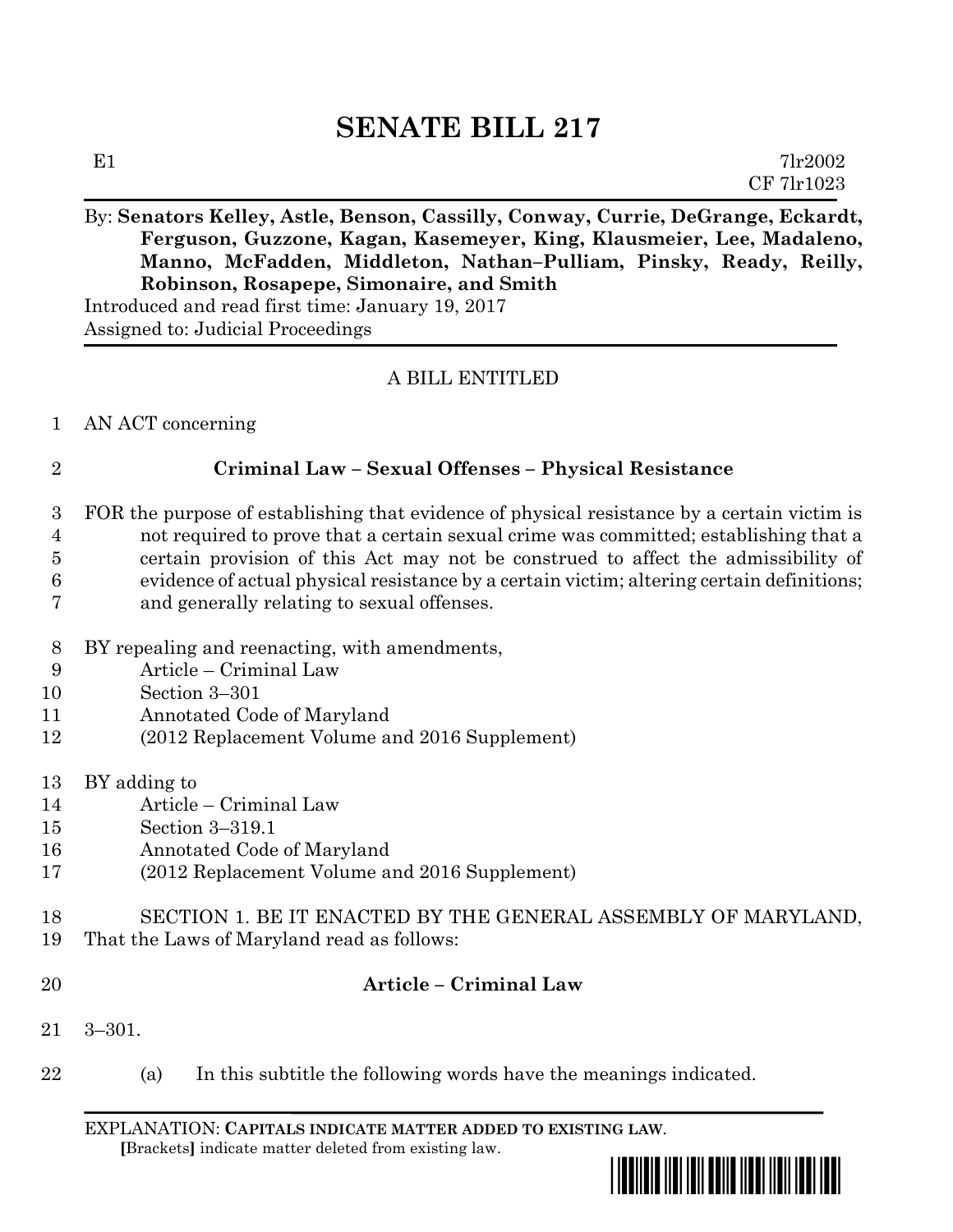#### **SENATE BILL 217**

 (b) "Mentally incapacitated individual" means an individual who, because of the influence of a drug, narcotic, or intoxicating substance, or because of an act committed on the individual without the individual's consent or awareness, is rendered substantially incapable of:

(1) appraising the nature of the individual's conduct; or

 (2) **[**resisting**] COMMUNICATING ABOUT** vaginal intercourse, a sexual act, or sexual contact.

(c) "Physically helpless individual" means an individual who:

(1) is unconscious; or

 (2) (i) does not consent to vaginal intercourse, a sexual act, or sexual contact; and

 (ii) is physically unable to **[**resist, or communicate unwillingness to submit to,**] COMMUNICATE ABOUT** vaginal intercourse, a sexual act, or sexual contact.

 (d) (1) "Sexual act" means any of the following acts, regardless of whether semen is emitted:

- (i) analingus;
- (ii) cunnilingus;
- (iii) fellatio;

 (iv) anal intercourse, including penetration, however slight, of the anus; or

(v) an act:

22 1. in which an object or part of an individual's body penetrates, however slightly, into another individual's genital opening or anus; and

- 24 2. that can reasonably be construed to be for sexual arousal or gratification, or for the abuse of either party.
- (2) "Sexual act" does not include:
- (i) vaginal intercourse; or

 (ii) an act in which an object or part of an individual's body penetrates an individual's genital opening or anus for an accepted medical purpose.